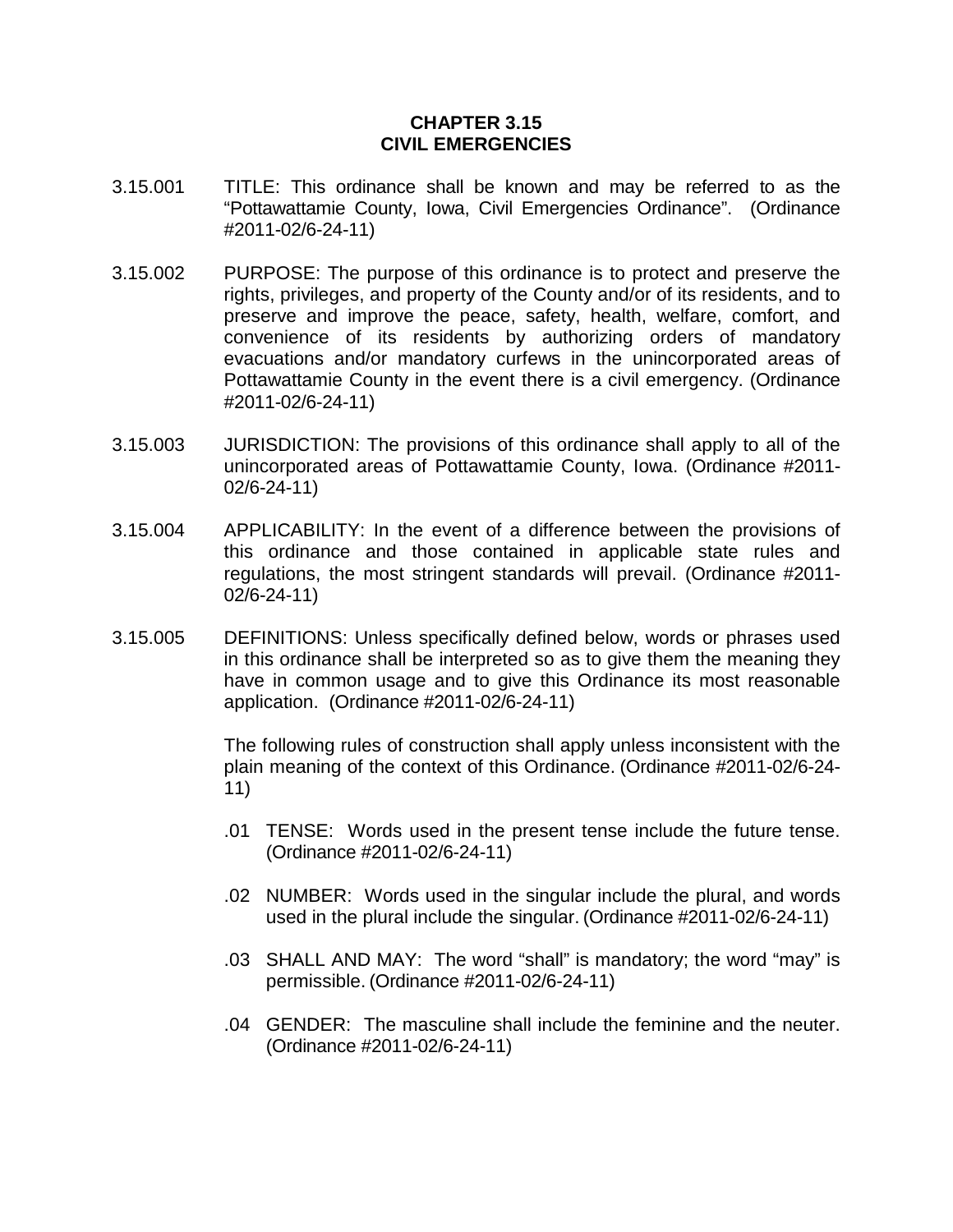- .05 PERSON: The word "person" includes a firm, association, organization, partnership, trust, company, or corporation as well as an individual. (Ordinance #2011-02/6-24-11)
- .06 HEADINGS: In the event that there is a conflict or inconsistency between the heading of a chapter, section or subsection of this Ordinance and the context thereof, the said heading shall not be deemed to affect the scope, meaning or intent of such context. (Ordinance #2011-02/6-24-11)
- .07 CHAIRMAN: The Chairman of the Board of Supervisors of Pottawattamie County, Iowa. (Ordinance #2011-02/6-24-11)
- .08 CHAIRMAN PRO-TEM: The Chairman Pro-Tem of the Board of Supervisors of Pottawattamie County, Iowa. (Ordinance #2011-02/6- 24-11)
- .09 CIVIL EMERGENCY. For the purposes of this Ordinance a Civil Emergency shall include, when proclaimed so by the Board of Supervisors, any natural disaster or human-made catastrophe, including but not limited to flood, fire, cyclone, tornado, earthquake or explosion occurring in or significantly impacting the unincorporated areas of Pottawattamie County when the same results or is likely to result in the death or injury of persons or the destruction of or significant damage to property to such an extent that extraordinary measures must be taken to protect the public health, safety and welfare. A Civil Emergency shall also include any instance in which the Governor of the State of Iowa has proclaimed there to be a state of disaster emergency in and for any portion of unincorporated Pottawattamie County. (Ordinance #2011-02/6-24-11)
- .10 COUNTY: Pottawattamie County, Iowa. (Ordinance #2011-02/6-24- 11)
- .11 COUNTY SHERIFF: The County Sheriff of Pottawattamie County, Iowa or an individual duly deputized by the State of Iowa.
- 3.15.006 MANDATORY EVACUATION. After it has been determined, pursuant to the above definition, that there is a civil emergency in the unincorporated area of Pottawattamie County, the Chairman of the Board of Supervisors, or if the Chairman is unavailable the Chairman Pro-Tem, may issue an Order of Mandatory Evacuation for any part of unincorporated Pottawattamie County the Chairman, or when appropriate the Chairman Pro-Tem, deems advisable as necessary to protect or preserve life or property; as necessary to assist in disaster mitigation, response or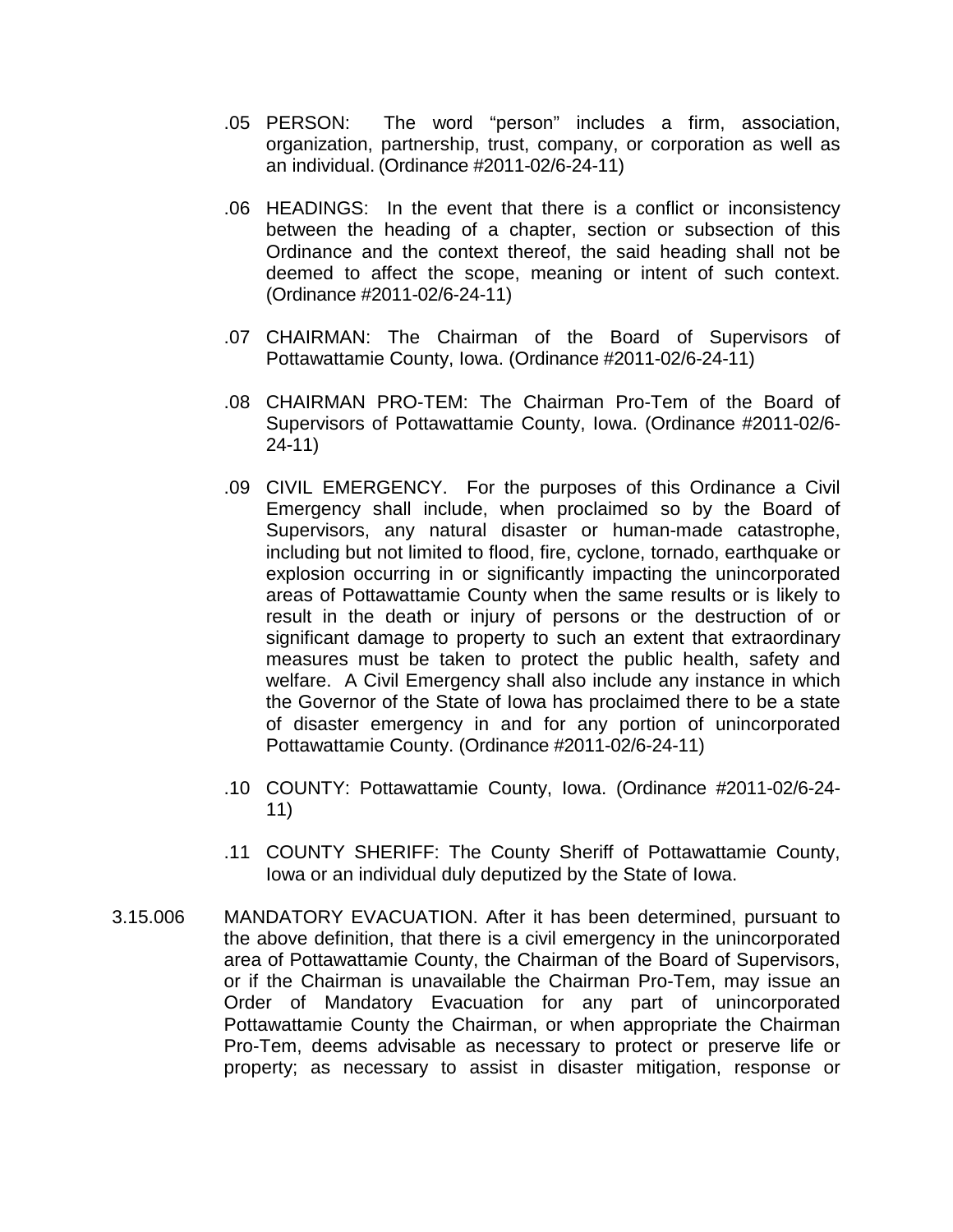recovery; or as necessary to otherwise carry out the purposes of this ordinance. (Ordinance #2011-02/6-24-11)

- 3.15.007 FORM OF ORDER OF MANDATORY EVACUATION. Any Order of Mandatory Evacuation shall be made in writing and communicated in such a manner as to reasonably apprise the affected residents and the general public of the specific location of the areas to be evacuated. It shall indicate the date and time by which said areas shall be evacuated. (Ordinance #2011-02/6-24-11)
- 3.15.008 ACCESS TO EVACUATED AREA(S). In addition to the evacuation of the designated areas, ingress and egress to and from an area subject to an Order of Mandatory Evacuation shall be limited to authorized law enforcement, emergency management personnel and other authorized government officials. (Ordinance #2011-02/6-24-11)
- 3.15.009 MANDATORY CURFEW. After it has been determined, pursuant to the above definition, that there is a civil emergency in the unincorporated area of Pottawattamie County, the Chairman of the Board of Supervisors, or if the Chairman is unavailable the Chairman Pro-Tem, may issue an Order of Mandatory Curfew for any part of unincorporated Pottawattamie County the Chairman deems advisable as necessary to protect or preserve life or property; as necessary to assist in disaster mitigation, response or recover; or as necessary to otherwise carry out the purposes of this ordinance. (Ordinance #2011-02/6-24-11)
- 3.15.010 FORM OF ORDER OF MANDATORY CURFEW. Any Order of Mandatory Curfew shall be made in writing and published in such a manner as to reasonably apprise the affected residents and the general public of the specific times and location of the areas to be under curfew. It shall indicate the date and time by which said areas shall be under curfew, not to exceed ten days without further order. (Ordinance #2011-02/6-24- 11)
- 3.15.020 EXEMPTIONS: Exemptions to the curfew order shall be limited to authorized law enforcement, emergency management personnel and other necessary government officials and those individuals directed by law enforcement, emergency management personnel and other authorized government officials. (Ordinance #2011-02/6-24-11)
- 3.15.030 ENFORCEMENT: It shall be the duty of the County Sheriff to administer and enforce this ordinance in accordance with its provisions. (Ordinance #2011-02/6-24-11)